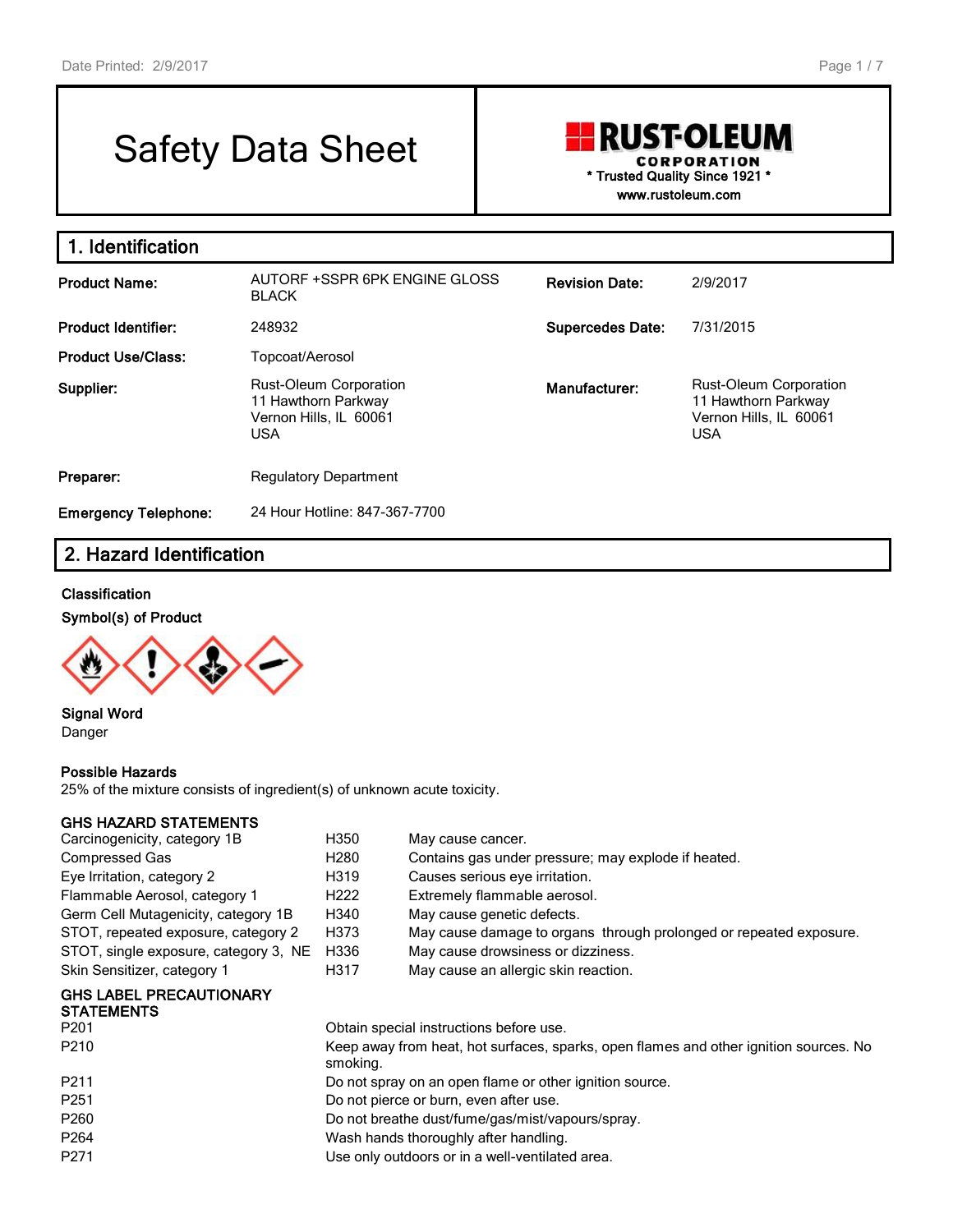| Date Printed: 2/9/2017                  | Page 2 / 7                                                                                                                                           |
|-----------------------------------------|------------------------------------------------------------------------------------------------------------------------------------------------------|
| P272<br>P <sub>280</sub>                | Contaminated work clothing should not be allowed out of the workplace.<br>Wear protective gloves/protective clothing/eye protection/face protection. |
| P302+P352                               | IF ON SKIN: Wash with plenty of soap and water.                                                                                                      |
| P304+P340                               | IF INHALED: Remove person to fresh air and keep comfortable for breathing.                                                                           |
| P305+P351+P338                          | IF IN EYES: Rinse cautiously with water for several minutes. Remove contact lenses, if<br>present and easy to do. Continue rinsing.                  |
| P308+P313                               | IF exposed or concerned: Get medical advice/attention.                                                                                               |
| P312                                    | Call a POISON CENTER or doctor/physician if you feel unwell.                                                                                         |
| P321                                    | For specific treatment see label                                                                                                                     |
| P333+P313                               | If skin irritation or rash occurs: Get medical advice/attention.                                                                                     |
| P337+P313                               | If eye irritation persists: Get medical advice/attention.                                                                                            |
| P403+P233                               | Store in a well-ventilated place. Keep container tightly closed.                                                                                     |
| P405                                    | Store locked up.                                                                                                                                     |
| P410+P403                               | Protect from sunlight. Store in a well-ventilated place.                                                                                             |
| P410+P412                               | Protect from sunlight. Do no expose to temperatures exceeding 50°C/ 122°F.                                                                           |
| P <sub>501</sub>                        | Dispose of contents/container in accordance with local, regional and national regulations.                                                           |
| <b>GHS SDS PRECAUTIONARY STATEMENTS</b> |                                                                                                                                                      |

P363 Wash contaminated clothing before reuse.

## **3. Composition/Information On Ingredients**

#### **HAZARDOUS SUBSTANCES**

| <b>Chemical Name</b>                   | CAS-No.        | <u>Wt.%</u><br>Range | <b>GHS Symbols</b>    | <b>GHS Statements</b> |
|----------------------------------------|----------------|----------------------|-----------------------|-----------------------|
| Acetone                                | 67-64-1        | 25-50                | GHS02-GHS07           | H225-319-332-336      |
| Propane                                | 74-98-6        | 10-25                | GHS04                 | H <sub>280</sub>      |
| n-Butane                               | 106-97-8       | $2.5 - 10$           | GHS04                 | H <sub>280</sub>      |
| Naphtha, Petroleum, Hydrotreated Light | 64742-49-0     | $2.5 - 10$           | GHS08                 | H304                  |
| Xylenes (o-, m-, p- isomers)           | 1330-20-7      | $2.5 - 10$           | GHS02-GHS07           | H226-315-319-332      |
| Dimethyl Carbonate                     | 616-38-6       | $2.5 - 10$           | GHS02                 | H <sub>225</sub>      |
| Ethylbenzene                           | $100 - 41 - 4$ | $1.0 - 2.5$          | GHS02-GHS07-<br>GHS08 | H225-304-332-351-373  |
| Carbon Black                           | 1333-86-4      | $0.1 - 1.0$          | Not Available         | Not Available         |
| Aliphatic Hydrocarbon                  | 64742-89-8     | $0.1 - 1.0$          | GHS08                 | H304-340-350          |
| Ethylene Glycol Monobutyl Ether        | 111-76-2       | $0.1 - 1.0$          | GHS07                 | H302-312-315-319-332  |
| Methyl Ethyl Ketoxime                  | $96 - 29 - 7$  | $0.1 - 1.0$          | GHS05-GHS06           | H302-312-317-318-331  |

## **4. First-aid Measures**

**FIRST AID - EYE CONTACT:** Immediately flush eyes with plenty of water for at least 15 minutes holding eyelids open. Get medical attention. Do NOT allow rubbing of eyes or keeping eyes closed.

**FIRST AID - SKIN CONTACT:** Wash skin with soap and water. Remove contaminated clothing. Get medical attention if irritation develops or persists.

**FIRST AID - INHALATION:** Remove to fresh air. If not breathing, give artificial respiration. If breathing is difficult, give oxygen. Get immediate medical attention. Do NOT use mouth-to-mouth resuscitation. If you experience difficulty in breathing, leave the area to obtain fresh air. If continued difficulty is experienced, get medical assistance immediately.

**FIRST AID - INGESTION:** Aspiration hazard: Do not induce vomiting or give anything by mouth because this material can enter the lungs and cause severe lung damage. Get immediate medical attention. If swallowed, get medical attention.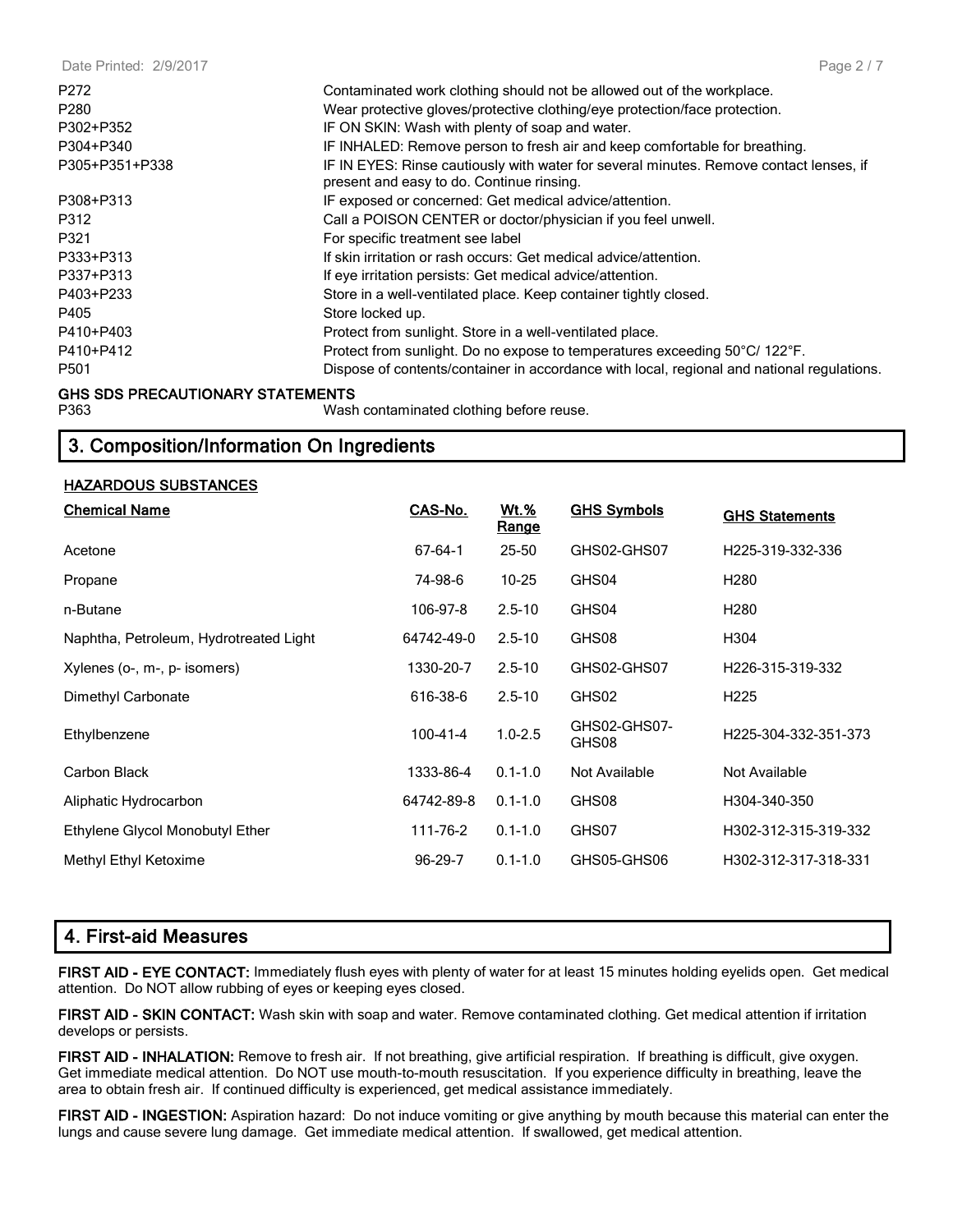## **5. Fire-fighting Measures**

#### **EXTINGUISHING MEDIA:** Alcohol Film Forming Foam, Carbon Dioxide, Dry Chemical, Water Fog

**UNUSUAL FIRE AND EXPLOSION HAZARDS:** FLASH POINT IS LESS THAN 20°F. EXTREMELY FLAMMABLE LIQUID AND VAPOR!Water spray may be ineffective. Closed containers may explode when exposed to extreme heat due to buildup of steam. Closed containers may explode when exposed to extreme heat. Vapors may form explosive mixtures with air. Vapors can travel to a source of ignition and flash back. Keep containers tightly closed. Isolate from heat, electrical equipment, sparks and open flame. Perforation of the pressurized container may cause bursting of the can. No unusual fire or explosion hazards noted.

**SPECIAL FIREFIGHTING PROCEDURES:** Water may be used to cool closed containers to prevent pressure buildup and possible autoignition or explosion. Full protective equipment including self-contained breathing apparatus should be used. Evacuate area and fight fire from a safe distance. Use water spray to keep fire-exposed containers cool. Containers may explode when heated.

## **6. Accidental Release Measures**

**STEPS TO BE TAKEN IF MATERIAL IS RELEASED OR SPILLED:** Contain spilled liquid with sand or earth. DO NOT use combustible materials such as sawdust. Isolate the hazard area and deny entry to unnecessary and unprotected personnel. Remove all sources of ignition, ventilate area and remove with inert absorbent and non-sparking tools. Dispose of according to local, state (provincial) and federal regulations. Do not incinerate closed containers. Ventilate area, isolate spilled material, and remove with inert absorbent. Dispose of contaminated absorbent, container, and unused contents in accordance with local, state, and federal regulations.

## **7. Handling and Storage**

**HANDLING:** Wash thoroughly after handling. Wash hands before eating. Remove contaminated clothing and launder before reuse. Use only in a well-ventilated area. Use only with adequate ventilation. Follow all MSDS/label precautions even after container is emptied because it may retain product residues. Avoid breathing fumes, vapors, or mist. Avoid contact with eyes, skin and clothing. **STORAGE:** Store in a dry, well ventilated place. Keep container tightly closed when not in use. Keep containers tightly closed. Isolate from heat, electrical equipment, sparks and open flame. Contents under pressure. Do not store above 120 ° F. Store large quantities in buildings designed and protected for storage of flammable aerosols. Keep away from heat, sparks, flame and sources of ignition. Contents under pressure. Do not expose to heat or store above 120 ° F. Avoid excess heat. Product should be stored in tightly sealed containers and protected from heat, moisture, and foreign materials.

#### **Chemical Name CAS-No. Weight % Less Than ACGIH TLV-TWA ACGIH TLV-STEL OSHA PEL-TWA OSHA PEL-CEILING** Acetone 67-64-1 40.0 250 ppm 500 ppm 1000 ppm N.E. Propane 74-98-6 20.0 N.E. N.E. 1000 ppm N.E. n-Butane 106-97-8 10.0 N.E. 1000 ppm N.E. N.E. Naphtha, Petroleum, Naphling, Feroleum, 1988. [64742-49-0 | 10.0 | N.E. | N.E. | N.E. | N.E. | N.E. | N.E. | N.E. | N.E. Xylenes (o-, m-, p- isomers) 1330-20-7 10.0 100 ppm 150 ppm 100 ppm N.E. Dimethyl Carbonate 616-38-6 5.0 N.E. N.E. N.E. N.E. Ethylbenzene 100-41-4 5.0 20 ppm N.E. 100 ppm N.E. Carbon Black 1333-86-4 1.0 3 mg/m3 N.E. 3.5 mg/m3 N.E. Aliphatic Hydrocarbon 64742-89-8 1.0 N.E. N.E. N.E. N.E. N.E. N.E. Ethylene Glycol Monobutyl Ether Chycol Monobaty (111-76-2 | 1.0 | 20 ppm | N.E. | 50 ppm | N.E.<br>Ether Methyl Ethyl Ketoxime **96-29-7** 1.0 10 ppm N.E. N.E. N.E. N.E.

## **8. Exposure Controls/Personal Protection**

#### **PERSONAL PROTECTION**

**ENGINEERING CONTROLS:** Use process enclosures, local exhaust ventilation, or other engineering controls to control airborne levels below recommended exposure limits. Use explosion-proof ventilation equipment. Provide general dilution of local exhaust ventilation in volume and pattern to keep TLV of hazardous ingredients below acceptable limits. Prevent build-up of vapors by opening all doors and windows to achieve cross-ventilation.

**RESPIRATORY PROTECTION:** A respiratory protection program that meets OSHA 1910.134 and ANSI Z88.2 requirements must be followed whenever workplace conditions warrant a respirator's use. A NIOSH/MSHA approved air purifying respirator with organic vapor cartridge or canister may be permissible under certain circumstances where airborne concentrations are expected to exceed exposure limits.

**SKIN PROTECTION:** Use gloves to prevent prolonged skin contact. Use impervious gloves to prevent skin contact and absorption of this material through the skin. Nitrile or Neoprene gloves may afford adequate skin protection.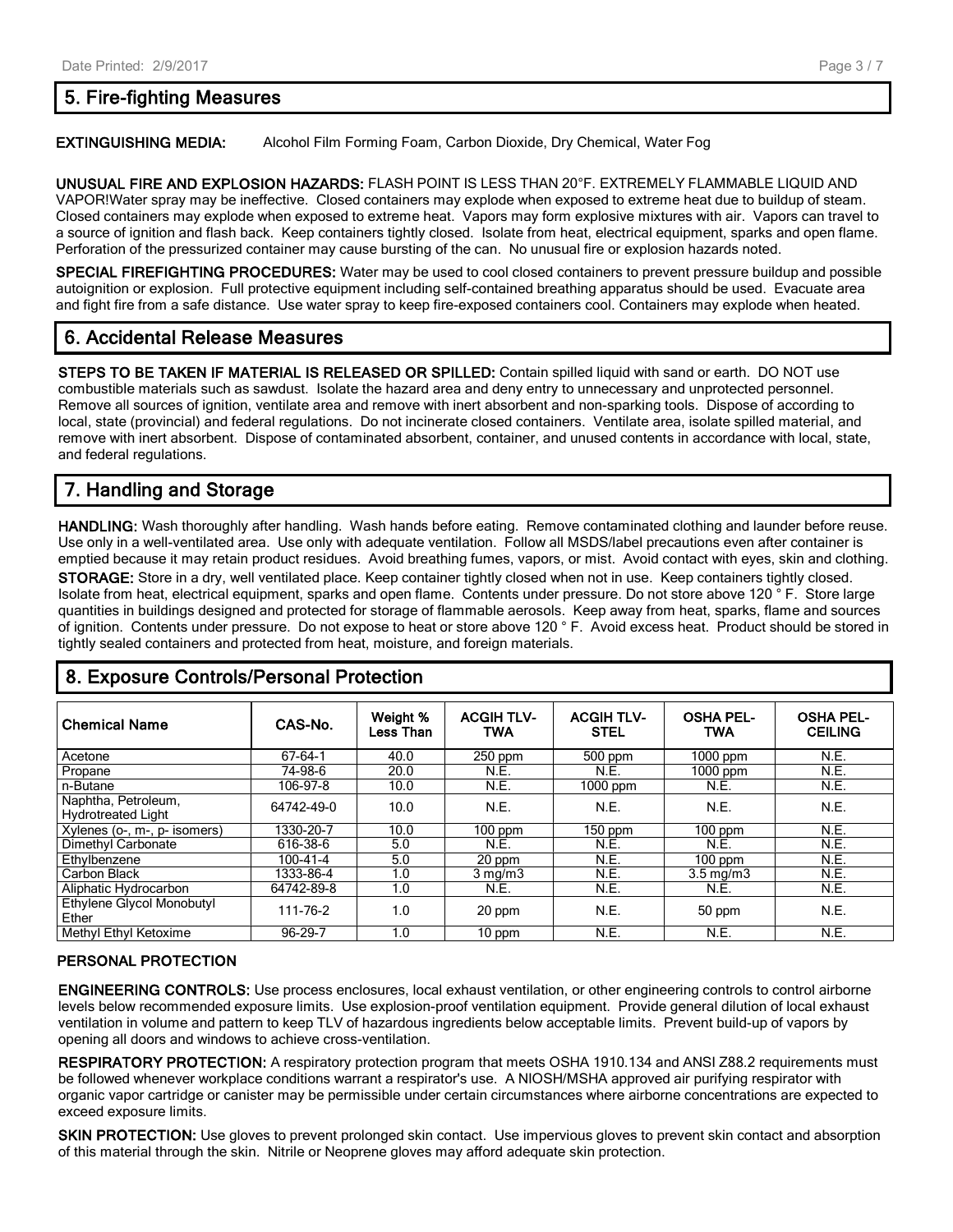**EYE PROTECTION:** Use safety eyewear designed to protect against splash of liquids.

**OTHER PROTECTIVE EQUIPMENT:** Refer to safety supervisor or industrial hygienist for further guidance regarding types of personal protective equipment and their applications. Refer to safety supervisor or industrial hygienist for further information regarding personal protective equipment and its application.

**HYGIENIC PRACTICES:** Wash thoroughly with soap and water before eating, drinking or smoking. Remove contaminated clothing immediately and launder before reuse.

### **9. Physical and Chemical Properties**

| Appearance:                 | Aerosolized Mist           | <b>Physical State:</b>    | Liguid       |  |
|-----------------------------|----------------------------|---------------------------|--------------|--|
| Odor:                       | Solvent Like               | <b>Odor Threshold:</b>    | N.E.         |  |
| <b>Relative Density:</b>    | 0.743                      | pH:                       | N.A.         |  |
| Freeze Point, °C:           | N.D.                       | <b>Viscosity:</b>         | N.D.         |  |
| <b>Solubility in Water:</b> | Slight                     | Partition Coefficient, n- | N.D.         |  |
| Decompostion Temp., °C:     | N.D.                       | octanol/water:            |              |  |
| Boiling Range, °C:          | $-37 - 151$                | Explosive Limits, vol%:   | $0.9 - 13.0$ |  |
| <b>Flammability:</b>        | <b>Supports Combustion</b> | Flash Point, °C:          | -96          |  |
| <b>Evaporation Rate:</b>    | <b>Faster than Ether</b>   | Auto-ignition Temp., °C:  | N.D.         |  |
| <b>Vapor Density:</b>       | Heavier than Air           | Vapor Pressure:           | N.D.         |  |
|                             |                            |                           |              |  |

(See "Other information" Section for abbreviation legend)

### **10. Stability and Reactivity**

**CONDITIONS TO AVOID:** Avoid temperatures above 120°F (49°C). Avoid contact with strong acid and strong bases. Avoid all possible sources of ignition.

**INCOMPATIBILITY:** Incompatible with strong oxidizing agents, strong acids and strong alkalies.

**HAZARDOUS DECOMPOSITION:** By open flame, carbon monoxide and carbon dioxide. When heated to decomposition, it emits acrid smoke and irritating fumes. Contains solvents which may form carbon monoxide, carbon dioxide, and formaldehyde.

**HAZARDOUS POLYMERIZATION:** Will not occur under normal conditions.

**STABILITY:** This product is stable under normal storage conditions.

#### **11. Toxicological information**

**EFFECTS OF OVEREXPOSURE - EYE CONTACT:** Causes Serious Eye Irritation

**EFFECTS OF OVEREXPOSURE - SKIN CONTACT:** Substance may cause slight skin irritation. May cause skin irritation. Allergic reactions are possible. Prolonged or repeated contact may cause skin irritation.

**EFFECTS OF OVEREXPOSURE - INHALATION:** Harmful if inhaled. High gas, vapor, mist or dust concentrations may be harmful if inhaled. Avoid breathing fumes, spray, vapors, or mist. High vapor concentrations are irritating to the eyes, nose, throat and lungs. Prolonged or excessive inhalation may cause respiratory tract irritation.

**EFFECTS OF OVEREXPOSURE - INGESTION:** Harmful if swallowed. Aspiration hazard if swallowed; can enter lungs and cause damage.

**EFFECTS OF OVEREXPOSURE - CHRONIC HAZARDS:** May cause central nervous system disorder (e.g., narcosis involving a loss of coordination, weakness, fatigue, mental confusion, and blurred vision) and/or damage. High concentrations may lead to central nervous system effects (drowsiness, dizziness, nausea, headaches, paralysis, and blurred vision) and/or damage. Reports have associated repeated and prolonged occupational overexposure to solvents with permanent brain and nervous system damage. Overexposure to xylene in laboratory animals has been associated with liver abnormalities, kidney, lung, spleen, eye and blood damage as well as reproductive disorders. Effects in humans, due to chronic overexposure, have included liver, cardiac abnormalities and nervous system damage. Contains carbon black. Chronic inflammation, lung fibrosis, and lung tumors have been observed in some rats experimentally exposed for long periods of time to excessive concentrations of carbon black and several insoluble fine dust particles. Tumors have not been observed in other animal species (i.e., mouse and hamster) under similar circumstances and study conditions. Epidemiological studies of North American workers show no evidence of clinically significant adverse health effects due to occupational exposure to carbon black.

Carbon black is listed as a Group 2B-"Possibly carcinogenic to humans" by IARC and is proposed to be listed as A4- "not classified as a human carcinogen" by the American Conference of Governmental Industrial Hygienists. Significant exposure is not anticipated during brush application or drying. Risk of overexposure depends on duration and level of exposure to dust from repeated sanding of surfaces or spray mist and the actual concentration of carbon black in the formula. IARC lists Ethylbenzene as a possible human carcinogen (group 2B).

**PRIMARY ROUTE(S) OF ENTRY:** Eye Contact, Ingestion, Inhalation, Skin Absorption, Skin Contact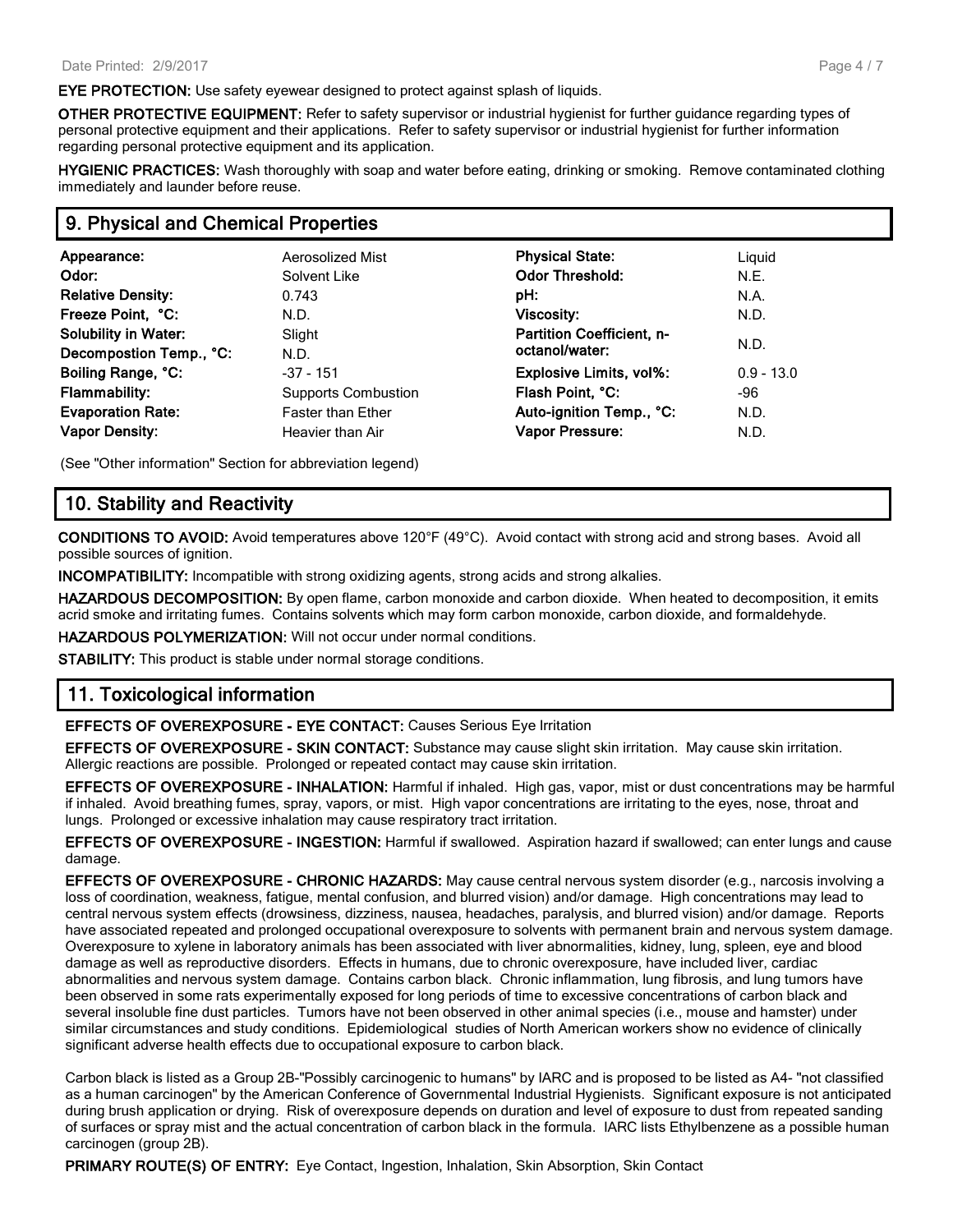#### **ACUTE TOXICITY VALUES**

#### **The acute effects of this product have not been tested. Data on individual components are tabulated below:**

| CAS-No.        | <b>Chemical Name</b>                   | Oral LD50        | Dermal LD50         | Vapor LC50       |
|----------------|----------------------------------------|------------------|---------------------|------------------|
| 67-64-1        | Acetone                                | 5800 mg/kg Rat   | >15700 mg/kg Rabbit | 50.1 mg/L Rat    |
| 74-98-6        | Propane                                | N.I.             | N.I.                | 658 mg/L Rat     |
| 106-97-8       | n-Butane                               | N.I.             | N.I.                | 658 mg/L Rat     |
| 64742-49-0     | Naphtha, Petroleum, Hydrotreated Light | >5000 mg/kg Rat  | >3160 mg/kg Rabbit  | $>4951$ mg/L Rat |
| 1330-20-7      | Xylenes (o-, m-, p- isomers)           | 3500 mg/kg Rat   | >4350 mg/kg Rabbit  | 29.08 mg/L Rat   |
| 616-38-6       | Dimethyl Carbonate                     | 13000 mg/kg Rat  | >5000 mg/kg Rabbit  | 140 mg/L Rat     |
| $100 - 41 - 4$ | Ethylbenzene                           | 3500 mg/kg Rat   | 15400 mg/kg Rabbit  | 17.4 mg/L Rat    |
| 1333-86-4      | Carbon Black                           | >15400 mg/kg Rat | N.I.                | N.I.             |
| 64742-89-8     | Aliphatic Hydrocarbon                  | N.I.             | 3000 mg/kg Rabbit   | N.I.             |
| 111-76-2       | Ethylene Glycol Monobutyl Ether        | 470 mg/kg Rat    | 1,060 mg/kg Rabbit  | 11 $mq/L$        |
| $96 - 29 - 7$  | Methyl Ethyl Ketoxime                  | 930 mg/kg Rat    | 1100 mg/kg Rabbit   | >4.8 mg/L Rat    |

N.I. - No Information

## **12. Ecological Information**

**ECOLOGICAL INFORMATION:** Product is a mixture of listed components. Product is a mixture of listed components.

### **13. Disposal Information**

**DISPOSAL INFORMATION:** Dispose of material in accordance to local, state, and federal regulations and ordinances. Do not allow to enter waterways, wastewater, soil, storm drains or sewer systems.

## **14. Transport Information**

|                              | Domestic (USDOT)                               | <b>International (IMDG)</b> | Air (IATA) | <b>TDG (Canada)</b>                            |
|------------------------------|------------------------------------------------|-----------------------------|------------|------------------------------------------------|
| <b>UN Number:</b>            | N.A.                                           | 1950                        | 1950       | N.A.                                           |
| <b>Proper Shipping Name:</b> | Paint Products in<br><b>Limited Quantities</b> | Aerosols                    | Aerosols   | Paint Products in<br><b>Limited Quantities</b> |
| <b>Hazard Class:</b>         | N.A.                                           | 2.1                         | 2.1        | N.A.                                           |
| <b>Packing Group:</b>        | N.A.                                           | N.A.                        | N.A.       | N.A.                                           |
| <b>Limited Quantity:</b>     | Yes                                            | Yes                         | Yes        | Yes                                            |

#### **15. Regulatory Information**

## **U.S. Federal Regulations:**

#### **CERCLA - SARA Hazard Category**

This product has been reviewed according to the EPA 'Hazard Categories' promulgated under Sections 311 and 312 of the Superfund Amendment and Reauthorization Act of 1986 (SARA Title III) and is considered, under applicable definitions, to meet the following categories:

Fire Hazard, Pressure Hazard, Acute Health Hazard, Chronic Health Hazard

#### **Sara Section 313:**

This product contains the following substances subject to the reporting requirements of Section 313 of Title III of the Superfund Amendment and Reauthorization Act of 1986 and 40 CFR part 372:

| <b>Chemical Name</b>            | CAS-No.        |
|---------------------------------|----------------|
| Xylenes (o-, m-, p- isomers)    | 1330-20-7      |
| Dimethyl Carbonate              | 616-38-6       |
| Ethylbenzene                    | $100 - 41 - 4$ |
| Ethylene Glycol Monobutyl Ether | 111-76-2       |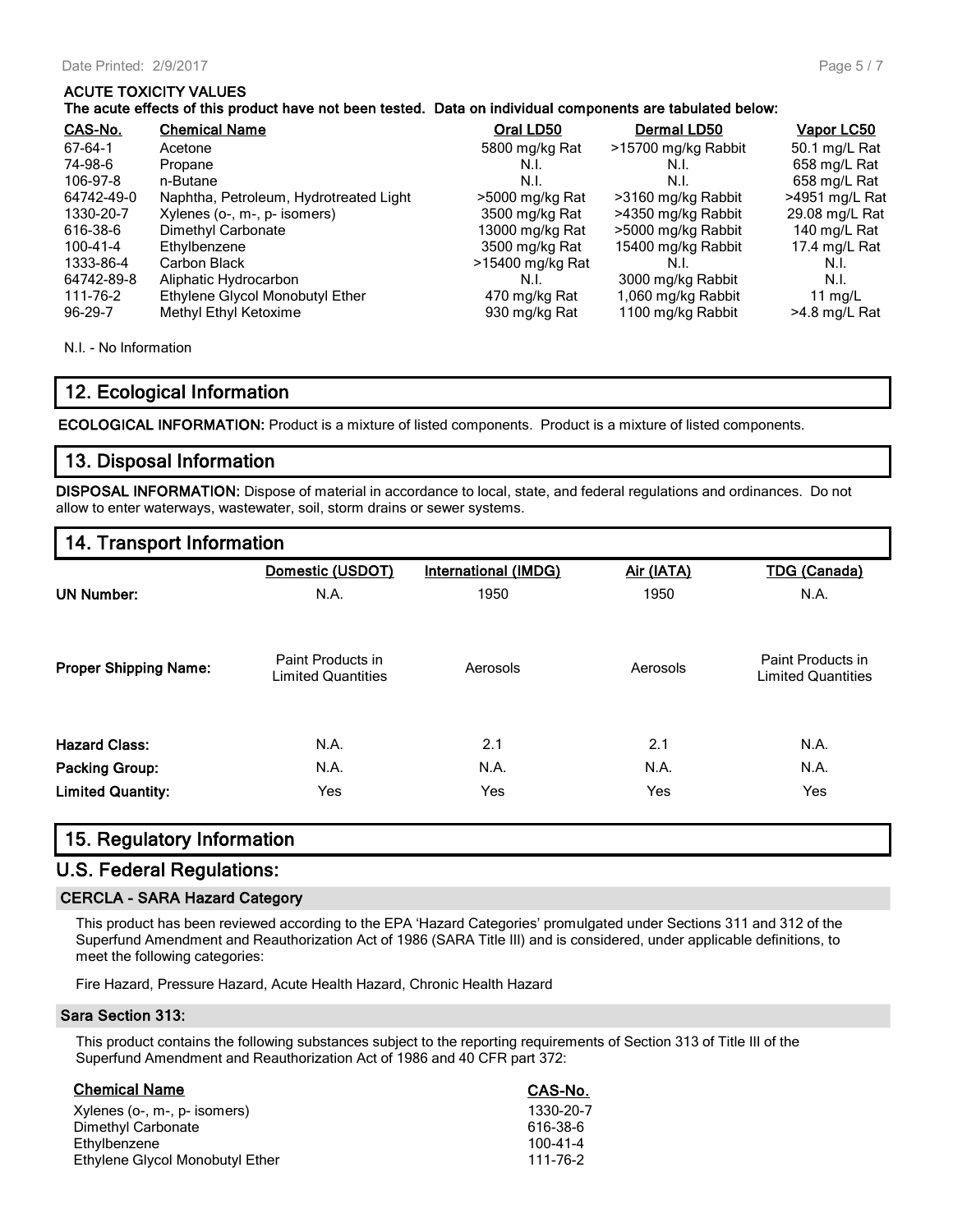#### **Toxic Substances Control Act:**

This product contains the following chemical substances subject to the reporting requirements of TSCA 12(b) if exported from the United States:

No TSCA 12(b) components exist in this product.

|                                | 16. Other Information   |                                         |                |                                                                                                                                                                                                                         |     |                             |   |  |
|--------------------------------|-------------------------|-----------------------------------------|----------------|-------------------------------------------------------------------------------------------------------------------------------------------------------------------------------------------------------------------------|-----|-----------------------------|---|--|
| <b>HMIS RATINGS</b><br>Health: | $2^*$                   | Flammability:                           | 4              | <b>Physical Hazard:</b>                                                                                                                                                                                                 | - 0 | <b>Personal Protection:</b> | X |  |
| <b>NFPA RATINGS</b><br>Health: | $\overline{\mathbf{c}}$ | Flammability:                           | $\overline{4}$ | Instability                                                                                                                                                                                                             | 0   |                             |   |  |
|                                |                         | <b>VOLATILE ORGANIC COMPOUNDS, g/L:</b> |                | 522                                                                                                                                                                                                                     |     |                             |   |  |
| <b>SDS REVISION DATE:</b>      |                         |                                         | 2/9/2017       |                                                                                                                                                                                                                         |     |                             |   |  |
| <b>REASON FOR REVISION:</b>    |                         |                                         |                | <b>Product Composition Changed</b><br>Substance and/or Product Properties Changed in Section(s):<br>02 - Hazard Identification<br>09 - Physical & Chemical Properties<br>16 - Other Information<br>Statement(s) Changed |     |                             |   |  |

Legend: N.A. - Not Applicable, N.E. - Not Established, N.D. - Not Determined

Rust-Oleum Corporation believes, to the best of its knowledge, information and belief, the information contained herein to be accurate and reliable as of the date of this safety data sheet. However, because the conditions of handling, use, and storage of these materials are beyond our control, we assume no responsibility or liability for personal injury or property damage incurred by the use of these materials. Rust-Oleum Corporation makes no warranty, expressed or implied, regarding the accuracy or reliability of the data or results obtained from their use. All materials may present unknown hazards and should be used with caution. The information and recommendations in this material safety data sheet are offered for the users' consideration and examination. It is the responsibility of the user to determine the final suitability of this information and to comply with all applicable international, federal, state, and local laws and regulations.